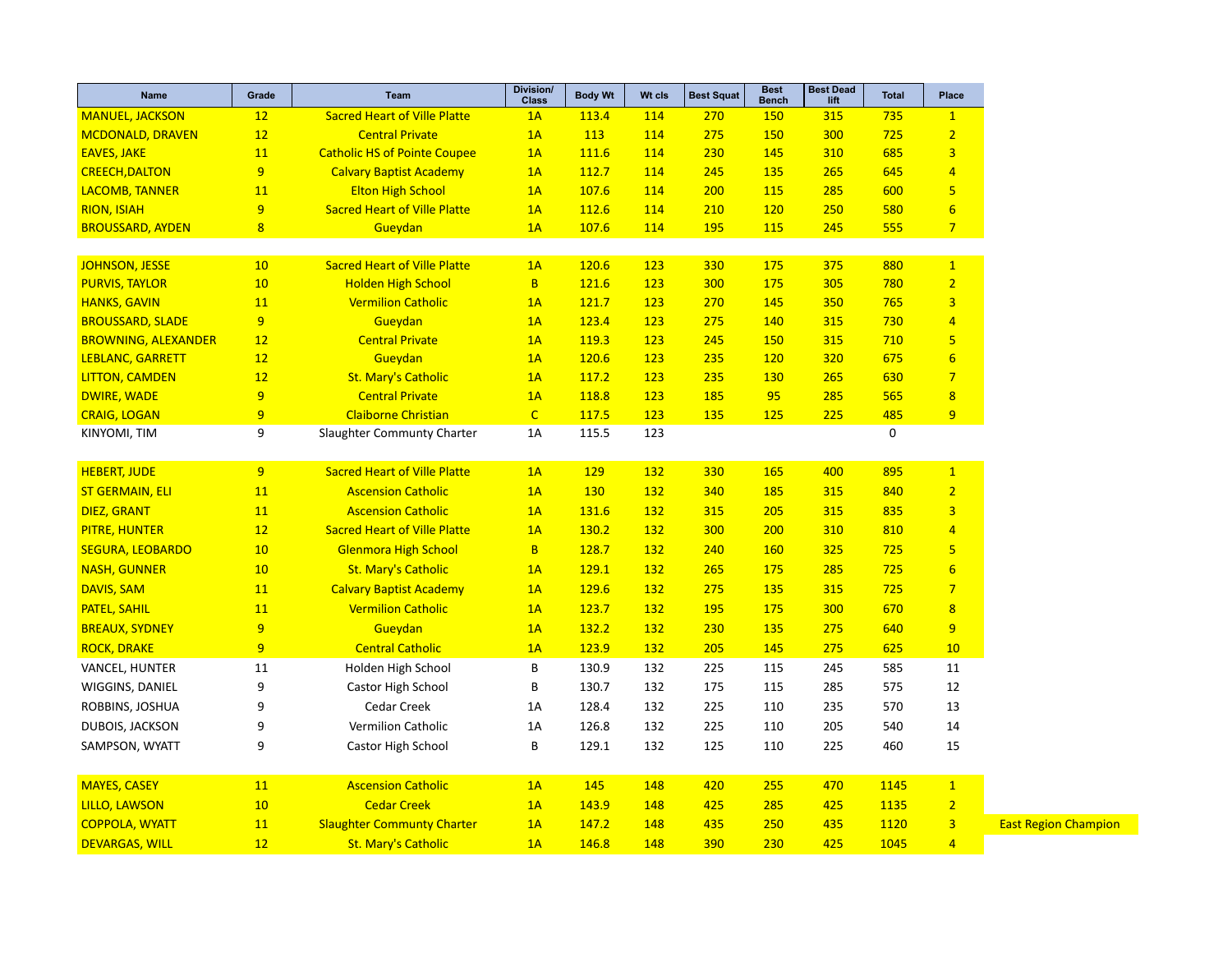| Name                     | Grade | <b>Team</b>                         | Division/<br><b>Class</b> | <b>Body Wt</b> | Wt cls | <b>Best Squat</b> | <b>Best</b><br><b>Bench</b> | <b>Best Dead</b><br>lift | <b>Total</b> | Place                   |
|--------------------------|-------|-------------------------------------|---------------------------|----------------|--------|-------------------|-----------------------------|--------------------------|--------------|-------------------------|
| <b>NEWMAN, PARKER</b>    | 11    | <b>Cedar Creek</b>                  | 1A                        | 146.1          | 148    | 400               | 240                         | 385                      | 1025         | 5 <sub>5</sub>          |
| <b>FONTENOT, TATE</b>    | 9     | <b>Central Catholic</b>             | 1A                        | 142.2          | 148    | 365               | 175                         | 380                      | 920          | $6\overline{6}$         |
| <b>FONTENOT, MICHAEL</b> | 12    | <b>Sacred Heart of Ville Platte</b> | 1A                        | 142.3          | 148    | 335               | 175                         | 350                      | 860          | $7\overline{ }$         |
| <b>MANUEL, COLTON</b>    | 12    | <b>Sacred Heart of Ville Platte</b> | 1A                        | 146.8          | 148    | 320               | 205                         | 330                      | 855          | $\overline{8}$          |
| <b>SHELTON, JAREK</b>    | 11    | <b>Homer High School</b>            | 1A                        | 142.2          | 148    | 315               | 145                         | 365                      | 825          | 9                       |
| <b>WILLIAMS, TRAVIS</b>  | 12    | <b>North Central High School</b>    | 1A                        | 146.2          | 148    | 300               | 170                         | 350                      | 820          | 10                      |
| <b>VEDROS, MICAH</b>     | 11    | Central Private                     | 1A                        | 145.1          | 148    | 265               | 160                         | 385                      | 810          | 11                      |
| WHITE, CALEB             | 10    | St. Mary's Catholic                 | 1A                        | 142.0          | 148    | 270               | 180                         | 285                      | 735          | 12                      |
| <b>COURSEY, TYLER</b>    | 12    | Catholic HS of Pointe Coupee        | 1A                        | 141            | 148    | 250               | 140                         | 300                      | 690          | 13                      |
| PLUNKETT, NICK           | 9     | Ringgold High School                | 1A                        | 137.4          | 148    | 245               | 125                         | 300                      | 670          | 14                      |
| <b>BOUDREAUX, GABE</b>   | 9     | Vermilion Catholic                  | 1A                        | 139.4          | 148    | 265               | 120                         | 275                      | 660          | 15                      |
| MONROE, ROBTAVIOUS       | 11    | Homer High School                   | 1A                        | 145            | 148    | 195               | 155                         | 295                      | 645          | 16                      |
| BENNETT, AIDAN           | 9     | Holden High School                  | B                         | 134.4          | 148    | 200               | 135                         | 240                      | 575          | 17                      |
| <b>GUNTER, WYATT</b>     | 9     | Vermilion Catholic                  | 1A                        | 137.7          | 148    | $\mathbf 0$       | $\mathbf 0$                 | 0                        | $\pmb{0}$    |                         |
|                          |       |                                     |                           |                |        |                   |                             |                          |              |                         |
| PUPERA, JOSEPH           | 12    | <b>Catholic HS of Pointe Coupee</b> | 1A                        | 164.8          | 165    | 430               | 330                         | 500                      | 1260         | $\mathbf{1}$            |
| <b>NOEGEL, SETH</b>      | 12    | <b>Vermilion Catholic</b>           | 1A                        | 160.5          | 165    | 470               | 295                         | 440                      | 1205         | $\overline{2}$          |
| <b>WORTHEY, JED</b>      | 12    | <b>Cedar Creek</b>                  | 1A                        | 149.7          | 165    | 475               | 255                         | 430                      | 1160         | $\overline{3}$          |
| <b>WEBB, AUSTIN</b>      | 11    | <b>Cedar Creek</b>                  | 1A                        | 153.1          | 165    | 400               | 275                         | 395                      | 1070         | $\overline{4}$          |
| <b>LANG, DALTON</b>      | 11    | <b>Calvary Baptist Academy</b>      | 1A                        | 158.5          | 165    | 400               | 215                         | 435                      | 1050         | 5                       |
| <b>DOUCET, DYLAN</b>     | 12    | <b>Sacred Heart of Ville Platte</b> | 1A                        | 163.2          | 165    | 385               | 230                         | 385                      | 1000         | $6\overline{6}$         |
| LEWELLEN, ETHAN          | 12    | <b>Ascension Catholic</b>           | 1A                        | <b>155</b>     | 165    | 370               | 205                         | 405                      | 980          | $\overline{7}$          |
| <b>BROWNING, WILLIAM</b> | 11    | <b>Central Private</b>              | 1A                        | 156.5          | 165    | 345               | 225                         | 410                      | 980          | $\overline{8}$          |
| <b>ACTLIS, DANERIAN</b>  | 10    | <b>Elton High School</b>            | 1A                        | 155.9          | 165    | 335               | 240                         | 400                      | 975          | 9                       |
| <b>WATSON, LOGAN</b>     | 11    | <b>St. Mary's Catholic</b>          | 1A                        | 154.0          | 165    | 285               | 205                         | 415                      | 905          | 10                      |
| KNIGHT, GARRETT          | 11    | Slaughter Communty Charter          | 1A                        | 156.7          | 165    | 315               | 185                         | 405                      | 905          | 11                      |
| <b>BROWN, DRAKE</b>      | 10    | Catholic HS of Pointe Coupee        | 1A                        | 161.9          | 165    | 260               | 170                         | 315                      | 745          | 12                      |
| GASPARD, ANTHONY         | 10    | Elton High School                   | 1A                        | 162.1          | 165    | 275               | 165                         | 290                      | 730          | 13                      |
| MYERS, CONNOR            | 11    | Central Private                     | 1A                        | 156.1          | 165    | 245               | 155                         | 290                      | 690          | 14                      |
| HANSEN, ODIN             | 10    | Castor High School                  | B                         | 163.4          | 165    | 205               | 115                         | 255                      | 575          | 15                      |
| MESLOH, ETHAN            | 9     | Calvary Baptist Academy             | 1A                        | 158.3          | 165    | 265               | $\mathbf 0$                 | 0                        | $\pmb{0}$    | <b>BO</b>               |
| HEPLER, SETH             | 10    | Central Catholic                    | 1A                        | 0              | 165    | 0                 | $\mathbf 0$                 | 0                        | $\pmb{0}$    |                         |
| BREAUX, JULIEN           | 12    | Gueydan                             | 1A                        | 157            | 165    | <b>DQ</b>         | <b>DQ</b>                   | <b>DQ</b>                | <b>DQ</b>    |                         |
|                          |       |                                     |                           |                |        |                   |                             |                          |              |                         |
| <b>CUNNINGHAM, TYRIN</b> | 12    | <b>Ringgold High School</b>         | 1A                        | 174            | 181    | 430               | 275                         | 500                      | 1205         | $\overline{1}$          |
| <b>ROBINSON, OWEN</b>    | 11    | <b>Cedar Creek</b>                  | 1A                        | 166.1          | 181    | 440               | 220                         | 450                      | 1110         | $\overline{2}$          |
| <b>STEPHENS, TANNER</b>  | 10    | <b>Catholic HS of Pointe Coupee</b> | 1A                        | 177.6          | 181    | 410               | 225                         | 455                      | <b>1090</b>  | $\overline{\mathbf{3}}$ |
| <b>JOHNSON, EVERETT</b>  | 11    | <b>Sacred Heart of Ville Platte</b> | 1A                        | 176.2          | 181    | 415               | 220                         | 445                      | 1080         | $\overline{4}$          |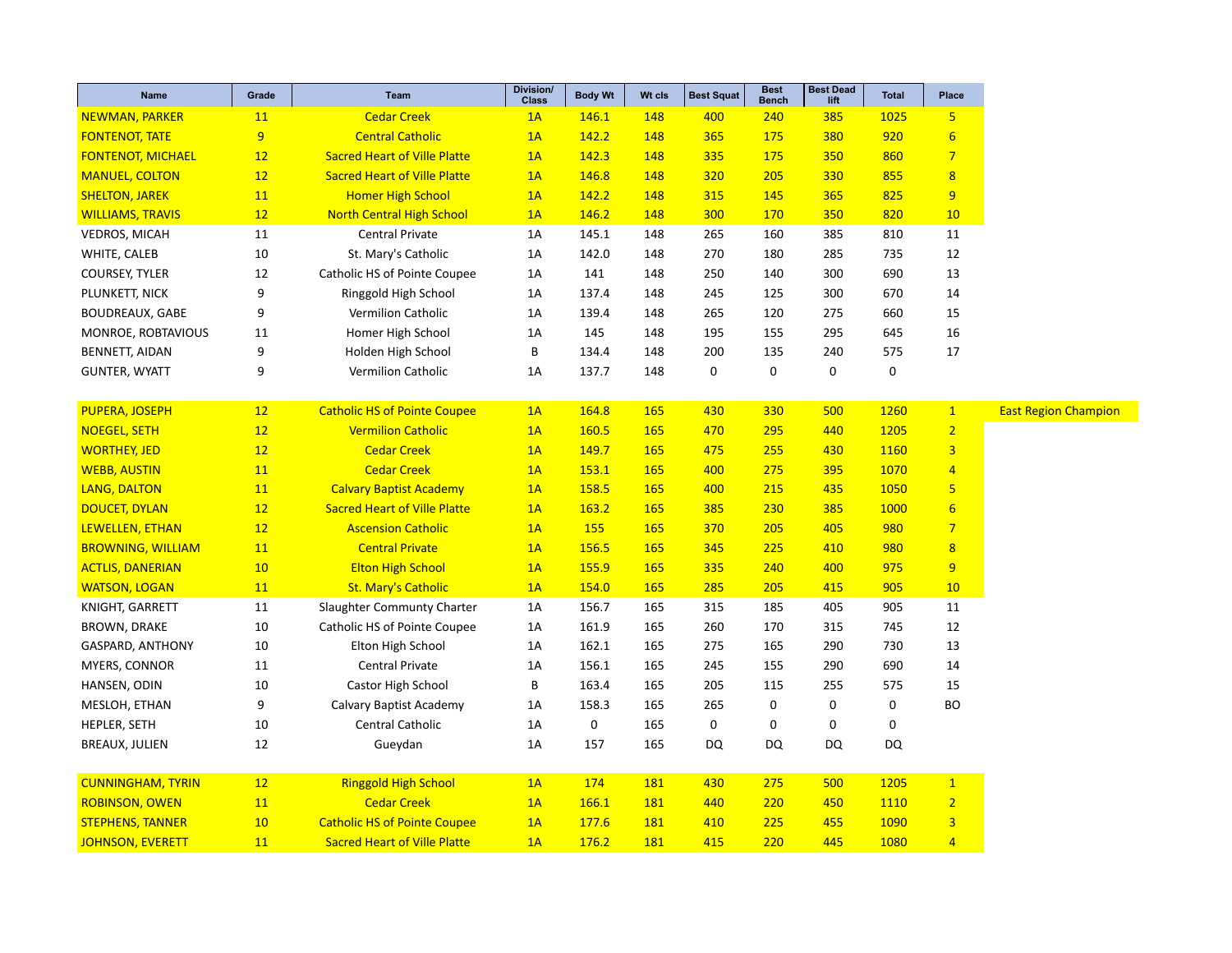| <b>Name</b>               | Grade | <b>Team</b>                           | <b>Division/</b><br><b>Class</b> | <b>Body Wt</b> | Wt cls     | <b>Best Squat</b> | <b>Best</b><br><b>Bench</b> | <b>Best Dead</b><br>lift | <b>Total</b> | Place           |
|---------------------------|-------|---------------------------------------|----------------------------------|----------------|------------|-------------------|-----------------------------|--------------------------|--------------|-----------------|
| PIKE, REAGAN              | 11    | <b>Cedar Creek</b>                    | 1A                               | 166.7          | 181        | 395               | 255                         | 410                      | 1060         | 5 <sub>5</sub>  |
| NIZZO, THOMAS             | 10    | <b>Ascension Catholic</b>             | 1A                               | 177.6          | <b>181</b> | 375               | 240                         | 430                      | 1045         | $\overline{6}$  |
| <b>MOTTY, JARROD</b>      | 12    | <b>Vermilion Catholic</b>             | 1A                               | 177            | 181        | 385               | 230                         | 415                      | 1030         | $\overline{7}$  |
| <b>GARCIA, STEVE</b>      | 11    | <b>Holden High School</b>             | <sub>B</sub>                     | 169.9          | 181        | 385               | 215                         | 385                      | 985          | 8               |
| <b>RICHARD, CYNSERE</b>   | 11    | <b>Calvary Baptist Academy</b>        | 1A                               | 177.3          | 181        | 365               | 255                         | 355                      | 975          | $\overline{9}$  |
| <b>COOKS, TRAVIS</b>      | 11    | <b>Central Private</b>                | 1A                               | 173.1          | 181        | 345               | 205                         | 410                      | 960          | 10              |
| MELANCON, MACE            | 9     | <b>Ascension Catholic</b>             | 1A                               | 179.4          | 181        | 375               | 205                         | 375                      | 955          | 11              |
| WALKER, CARTER            | 10    | Catholic HS of Pointe Coupee          | 1A                               | 173.6          | 181        | 380               | 195                         | 375                      | 950          | 12              |
| <b>BEARB, JACOB</b>       | 11    | St. Edmund Catholic School            | 1A                               | 177.3          | 181        | 320               | 215                         | 380                      | 915          | 13              |
| MITCHELL, PEYTON          | 9     | St. Mary's Catholic                   | 1A                               | 166.6          | 181        | 285               | 195                         | 315                      | 795          | 14              |
| JIVIDIEN, JEREMIAH        | 12    | Northwood-Lena                        | 1A                               | 174.9          | 181        | 285               | 195                         | 315                      | 795          | 15              |
| WEAVER, JACOB             | 9     | Central Private                       | 1A                               | 171.3          | 181        | 235               | 125                         | 405                      | 765          | 16              |
| RAYBURN, BRYCE            | 9     | Slaughter Communty Charter            | 1A                               | 168.2          | 181        | 240               | 145                         | 350                      | 735          | 17              |
| <b>CUSICK, PHILIP</b>     | 10    | <b>Country Day University Academy</b> | В                                | 172.7          | 181        | 185               | 185                         | 250                      | 620          | 18              |
| HEBERT, WAYLON            | 10    | Gueydan                               | 1A                               | 181.6          | 181        | 0                 | $\pmb{0}$                   | 0                        | 0            |                 |
| FOWLER, DELTON            | 8     | Ringgold High School                  | 1A                               | 175.5          | 181        | 0                 | 0                           | 0                        | 0            | BO              |
| NINI, THOMAS              | 10    | Central Catholic                      | 1A                               | 178.1          | 181        | 0                 | $\mathbf 0$                 | $\mathbf 0$              | 0            |                 |
|                           |       |                                       |                                  |                |            |                   |                             |                          |              |                 |
| <b>BEARD, HUNTER</b>      | 12    | <b>Catholic HS of Pointe Coupee</b>   | 1A                               | 182.2          | 198        | 500               | 280                         | 440                      | 1220         | $\mathbf{1}$    |
| <b>CAVALIER, ANDREW</b>   | 11    | <b>Central Catholic</b>               | 1A                               | 192.7          | 198        | 430               | 225                         | 415                      | 1070         | $\overline{2}$  |
| <b>AMIDON, LANDON</b>     | 10    | <b>Cedar Creek</b>                    | 1A                               | 191.1          | 198        | 390               | 260                         | 405                      | 1055         | $\overline{3}$  |
| <b>CHESNE, SILAS</b>      | 12    | <b>Sacred Heart of Ville Platte</b>   | 1A                               | 197.6          | <b>198</b> | 400               | 225                         | 420                      | 1045         | $\overline{4}$  |
| <b>VAIL, JORDAN</b>       | 11    | <b>Cedar Creek</b>                    | 1A                               | 186.4          | <b>198</b> | 420               | 230                         | 390                      | 1040         | 5               |
| <b>PATTON, JAKE</b>       | 12    | <b>Quitman High School</b>            | B                                | 197.5          | 198        | 365               | 245                         | 410                      | 1020         | $6\overline{6}$ |
| <b>BENOIT, RILEY</b>      | 11    | Gueydan                               | 1A                               | 182.4          | <b>198</b> | 335               | 265                         | 405                      | 1005         | $\overline{7}$  |
| <b>MATHIS, MASON</b>      | 10    | <b>St. Mary's Catholic</b>            | 1A                               | 197.6          | <b>198</b> | 365               | 220                         | 415                      | 1000         | 8               |
| <b>BROUSSARD, BRENNEN</b> | 12    | <b>Vermilion Catholic</b>             | 1A                               | 184.8          | <b>198</b> | 350               | <b>190</b>                  | 430                      | 970          | 9               |
| <b>COLLINS, GAGE</b>      | 11    | <b>Central Private</b>                | 1A                               | 184.9          | 198        | 330               | 240                         | 335                      | 905          | 10              |
| TEMPLET, LUKE             | 10    | <b>Ascension Catholic</b>             | 1A                               | 192.7          | 198        | 320               | 195                         | 375                      | 890          | 11              |
| LAFLEUR, KOLTON           | 9     | Sacred Heart of Ville Platte          | 1A                               | 185.8          | 198        | 330               | 195                         | 330                      | 855          | 12              |
| GOODLEY, DYLAN            | 10    | Elton High School                     | 1A                               | 197.5          | 198        | 340               | 180                         | 315                      | 835          | 13              |
| PITRE, MASON              | 11    | Central Private                       | 1A                               | 182.8          | 198        | 290               | 140                         | 315                      | 745          | 14              |
| MATTHEWS, HAYDEN          | 10    | Calvary Baptist Academy               | 1A                               | 186.8          | 198        | 255               | 155                         | 300                      | 710          | 15              |
| MOBLEY, DALTON            | 9     | Slaughter Communty Charter            | 1A                               | 182.5          | 198        | 255               | 135                         | 300                      | 690          | 16              |
| WOODS, JOSH               | 11    | Elton High School                     | 1A                               | 195            | 198        | 220               | 125                         | 285                      | 630          | 17              |
| CUSICK, BENJAMIN          | 12    | Country Day University Academy        | B                                | 193.8          | 198        | 315               | $\mathbf 0$                 | 0                        | 0            | BO              |
| STEVENSON, JACOB          | 10    | Country Day University Academy        | B                                | 184.4          | 198        | 250               | $\mathbf 0$                 | $\mathbf 0$              | 0            | BO              |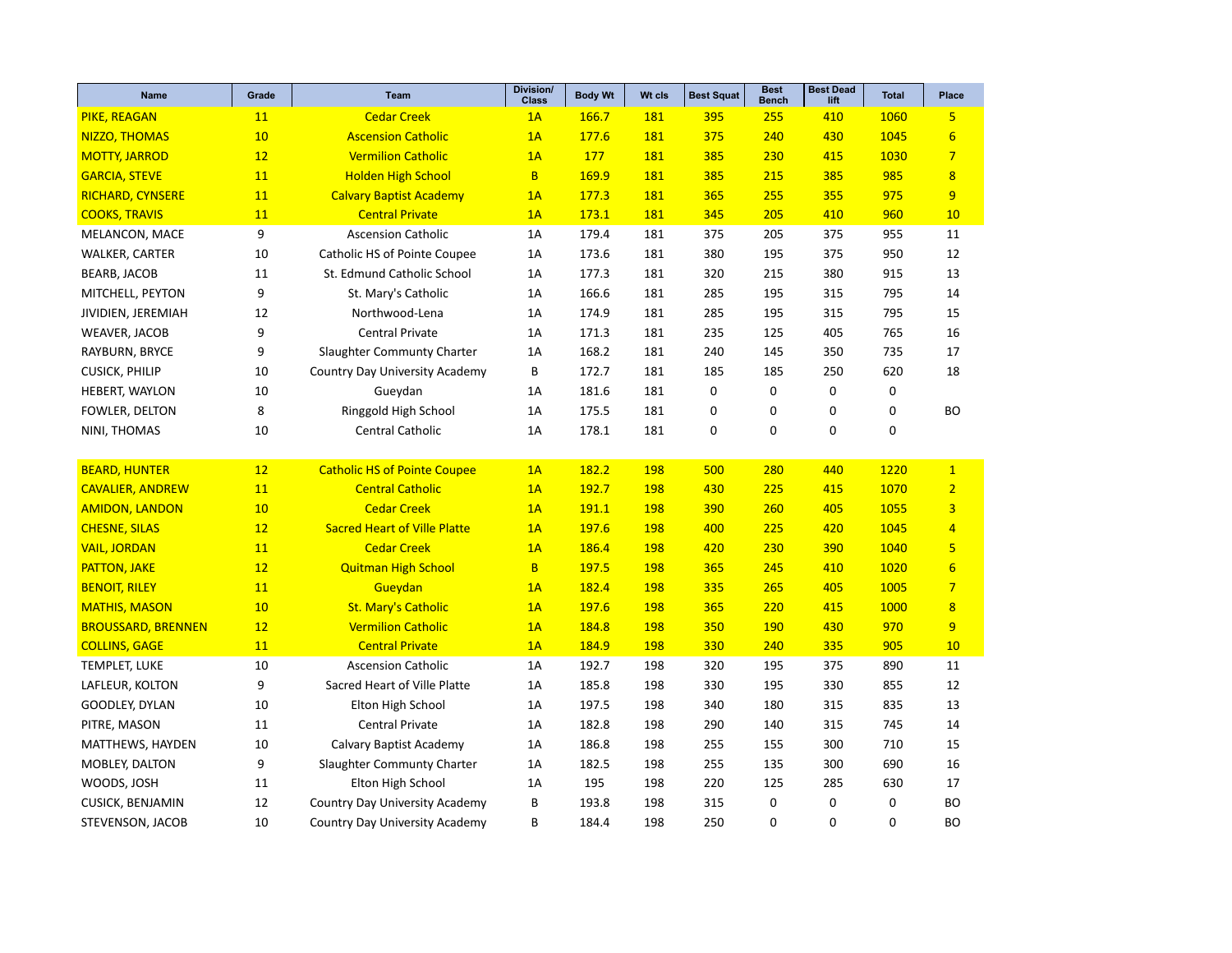| <b>Name</b>               | Grade | <b>Team</b>                         | Division/<br><b>Class</b> | <b>Body Wt</b> | Wt cls | <b>Best Squat</b> | <b>Best</b><br><b>Bench</b> | <b>Best Dead</b><br>lift | <b>Total</b> | Place                   |                              |
|---------------------------|-------|-------------------------------------|---------------------------|----------------|--------|-------------------|-----------------------------|--------------------------|--------------|-------------------------|------------------------------|
| <b>BYRD, JORDAN</b>       | 11    | <b>Calvary Baptist Academy</b>      | 1A                        | 214.6          | 220    | 625               | 375                         | 500                      | 1500         | $\mathbf{1}$            | <b>North Region Champion</b> |
| <b>BROUSSARD, ZACHARY</b> | 11    | <b>Vermilion Catholic</b>           | 1A                        | 202.7          | 220    | 470               | 275                         | 475                      | 1220         | $\overline{2}$          |                              |
| <b>NORSWORTHY, KOLTON</b> | 11    | <b>St. Mary's Catholic</b>          | 1A                        | 211.5          | 220    | 425               | 255                         | 500                      | 1180         | $\overline{3}$          |                              |
| <b>BROUSSARD, CALEB</b>   | 11    | <b>Vermilion Catholic</b>           | 1A                        | 204.5          | 220    | 455               | 250                         | 455                      | 1160         | $\overline{4}$          |                              |
| <b>FISHER, COLE</b>       | 12    | <b>St. Mary's Catholic</b>          | 1A                        | 208.5          | 220    | 440               | 245                         | 405                      | 1090         | $\overline{\mathbf{5}}$ |                              |
| <b>BOURGEOIS, BRENDON</b> | 12    | <b>Slaughter Communty Charter</b>   | 1A                        | 205.1          | 220    | 405               | 240                         | 420                      | 1065         | $6\overline{6}$         |                              |
| <b>THOMPSON, NICHOLAS</b> | 11    | <b>Cedar Creek</b>                  | 1A                        | 201.4          | 220    | 425               | 185                         | 415                      | 1025         | $\overline{7}$          |                              |
| <b>HEARNE, BRODIE</b>     | 10    | <b>Claiborne Christian</b>          | $\mathsf{C}$              | 201            | 220    | 340               | 255                         | 335                      | 930          | $\overline{8}$          |                              |
| <b>PURVIS, JOSH</b>       | 11    | <b>Calvary Baptist Academy</b>      | 1A                        | 213.9          | 220    | 305               | 250                         | 330                      | 885          | 9                       |                              |
| <b>BRISCO, TYRIN</b>      | 11    | <b>Catholic HS of Pointe Coupee</b> | 1A                        | 216.9          | 220    | 300               | <b>180</b>                  | 365                      | 845          | 10                      |                              |
| LAMBERT, STEPHEN          | 10    | Central Private                     | 1A                        | 201.4          | 220    | 275               | 165                         | 315                      | 755          | 11                      |                              |
| FONTENOT, JORDAN          | 10    | North Central High School           | 1A                        | 202            | 220    | 200               | 175                         | 370                      | 745          | 12                      |                              |
|                           |       |                                     |                           |                |        |                   |                             |                          |              |                         |                              |
| <b>RILEY, CARSON</b>      | 12    | <b>Cedar Creek</b>                  | 1A                        | 222.1          | 242    | 515               | 330                         | 525                      | 1370         | $\mathbf{1}$            |                              |
| <b>TEDDLIE, DONOVAN</b>   | 11    | <b>Calvary Baptist Academy</b>      | 1A                        | 235.9          | 242    | 485               | 285                         | 465                      | 1235         | $\overline{2}$          |                              |
| <b>SHOTWELL, EDDIE</b>    | 11    | <b>Slaughter Communty Charter</b>   | 1A                        | 241.7          | 242    | 450               | 235                         | 515                      | 1200         | $\overline{3}$          |                              |
| <b>JEWELL, JACKSON</b>    | 10    | <b>Catholic HS of Pointe Coupee</b> | 1A                        | 227.7          | 242    | 500               | 250                         | 430                      | 1180         | $\overline{4}$          |                              |
| <b>KNIGHT, WYATTE</b>     | 11    | <b>Slaughter Communty Charter</b>   | 1A                        | 220.8          | 242    | 455               | 205                         | 475                      | 1135         | 5                       |                              |
| <b>LAGRANGE, GAVIN</b>    | 12    | <b>St. Mary's Catholic</b>          | 1A                        | 237.3          | 242    | 400               | 300                         | 435                      | 1135         | $6\phantom{1}6$         |                              |
| <b>SMITH, CHRISTOPHER</b> | 12    | <b>St. Mary's Catholic</b>          | 1A                        | 234.7          | 242    | 375               | 225                         | 465                      | 1065         | $\overline{7}$          |                              |
| <b>MILLER, AYDEN</b>      | 10    | Gueydan                             | 1A                        | 230.4          | 242    | 405               | 235                         | 415                      | 1055         | 8                       |                              |
| <b>CHAVEZ, GAEL</b>       | 12    | <b>Catholic HS of Pointe Coupee</b> | 1A                        | 238.1          | 242    | 320               | 215                         | 430                      | 965          | 9                       |                              |
| <b>GUIN, SEBASTIAN</b>    | 11    | <b>Quitman High School</b>          | B                         | 223.7          | 242    | 350               | 165                         | 405                      | 920          | 10                      |                              |
| FITT, DEVYN               | 11    | Glenmora High School                | В                         | 235.7          | 242    | 315               | 180                         | 390                      | 885          | 11                      |                              |
| MANGHAM, WAYNE            | 12    | Castor High School                  | В                         | 225.3          | 242    | 275               | 175                         | 325                      | 775          | 12                      |                              |
| LANDRUM, TYLER            | 10    | Holden High School                  | В                         | 223.6          | 242    | 275               | 175                         | 315                      | 765          | 13                      |                              |
| MARTINEZ, JACZYN          | 8     | Elton High School                   | 1A                        | 239.7          | 242    | 205               | 135                         | 265                      | 605          | 14                      |                              |
| CASTILLO, JESUS           | 11    | Glenmora High School                | B                         | 231.7          | 242    | 175               | 115                         | 295                      | 585          | 15                      |                              |
| ALSOP, BRADEN             | 10    | Castor High School                  | B                         | 227.5          | 242    | 135               | 135                         | 275                      | 545          | 16                      |                              |
| CHANCE, CHRISTIAN         | 10    | Calvary Baptist Academy             | 1A                        | 223            | 242    | $\mathbf 0$       | 0                           | $\mathbf 0$              | 0            | <b>BO</b>               |                              |
| STANFORD, AUSTIN          | 12    | St. Edmund Catholic School          | 1A                        | 236.3          | 242    | 0                 | 0                           | $\mathbf 0$              | 0            |                         |                              |
| PEDESCLEAUX, DEVIN        | 12    | <b>Ascension Catholic</b>           | 1A                        | 265.2          | 275    | 525               | 295                         | 605                      | 1425         | $\mathbf{1}$            | <b>Bayou Region Champion</b> |
| <b>DIAZ, CONNOR</b>       | 12    | <b>St. Edmund Catholic School</b>   | 1A                        | 261.4          | 275    | 495               | 330                         | 545                      | 1370         | $\overline{2}$          |                              |
| LAVESPERE, JAYDEN         | 9     | <b>Slaughter Communty Charter</b>   | 1A                        | 248.7          | 275    | 405               | 255                         | 520                      | 1180         | 3                       |                              |
| <b>GEASON, FREDDIE</b>    | 10    | <b>Ascension Catholic</b>           | 1A                        | 271.7          | 275    | 365               | 215                         | 425                      | 1005         | $\overline{4}$          |                              |
| <b>FIRMIN, LANE</b>       | 11    | <b>North Central High School</b>    | 1A                        | 269.2          | 275    | 310               | 225                         | 380                      | 915          | 5                       |                              |
|                           | 11    | <b>Glenmora High School</b>         | B <sup></sup>             | 257.7          | 275    | 345               | 155                         | 345                      | 845          | $6\overline{6}$         |                              |
| <b>SCOTT, JAMES</b>       |       |                                     |                           |                |        |                   |                             |                          |              |                         |                              |